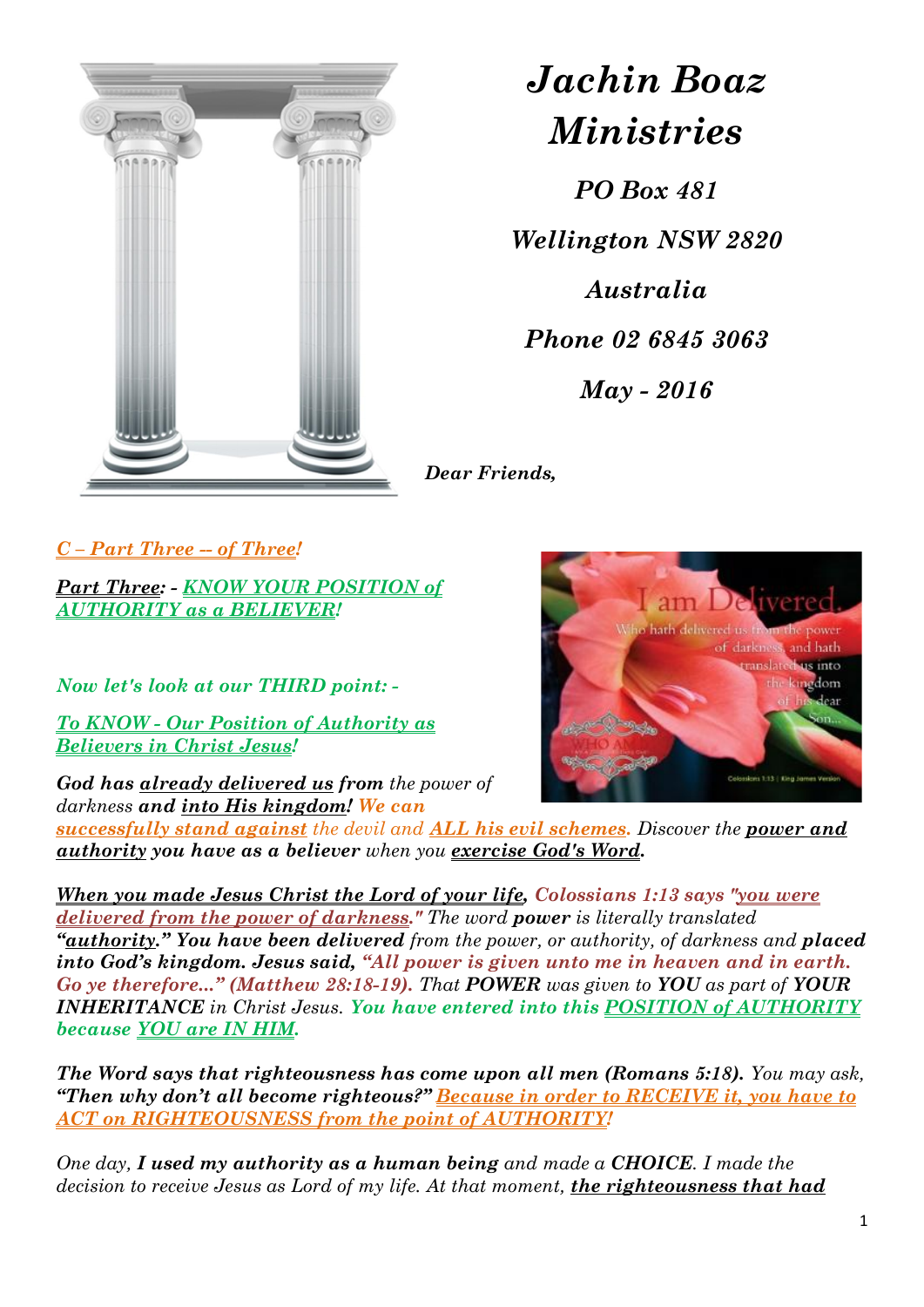*been upon me came inside me. I was MADE the righteousness of God in Christ. 2 Cor 5:21 says, "He hath made him to be sin for us, who knew no sin; that we might be made the righteousness of God in him."*

*Jesus Secured Our Power and Authority!*

*Jesus succeeded in securing all power by going to the cross, dying a horrible death, suffering the penalty for sin, and defeating Satan in the pit of hell. He came to earth as a man for one reason: to recapture the authority Satan had stolen through Adam's disobedience in the Garden. Jesus was called the last Adam (1 Cor 15:45). After securing that power and authority, He freely gave it over into the hands of those who would believe on Him — you and me.*

*It is not enough for us to simply accept Jesus' work at Calvary. We are held responsible for much more. Jesus' words in Mark 16 were NOT intended for the EARLY Church ALONE. HIS WORDS are just as vital and real today as when they were first spoken.*

*Jesus appeared to His disciples after His resurrection from the dead. HIS WORDS to them FORM the BASIC FOUNDATION for the work of the New Testament Church. It was at that time He DELEGATED the AUTHORITY to carry out that WORK. Beginning in verse 15, Jesus said: "Go ye into all the world, and preach the gospel to every creature. He that believeth and is baptized shall be saved; but he that believeth not shall be damned. And these signs shall follow them that believe; In my name shall they cast out devils; they shall speak with new tongues; they shall take up serpents; and if they drink any deadly thing, it shall not hurt them; they shall lay hands on the sick, and they shall recover" (Mark 16:15-18).*

#### *We Have Authority to Preach the Gospel.*

*"Go ye into all the world, and preach the gospel to every creature." (Mark 16:15)* 



*Every born-again believer has the authority and responsibility to preach the gospel of Jesus Christ in this earth.* 

*If you can't go, you can send someone in your place!*

*"And these signs shall follow them that believe...." Notice WHO is to DO ALL these things: them that believe. The signs will follow the believers who ACT in FAITH and BOLDLY SPEAK in Jesus' Name. THEY shall cast out devils; THEY shall speak with new tongues; THEY shall lay hands on the sick. BELIEVERS are the ones with the POWER and AUTHORITY to DO these* 

*things.*

*Verse 20 says, "They went forth, and preached everywhere, the Lord working with them, and confirming the word with signs following." God will confirm His Word, but FISRT it has to be SPOKEN FORTH. That is where you and I come in. God does not preach; He has given us the AUTHORITY to do the preaching. God will not lay hands on the sick. He will bring the healing, but YOU AND I as believers MUST lay hands on the sick BY FAITH, BELIEVING God WILL PERFORM His Word!*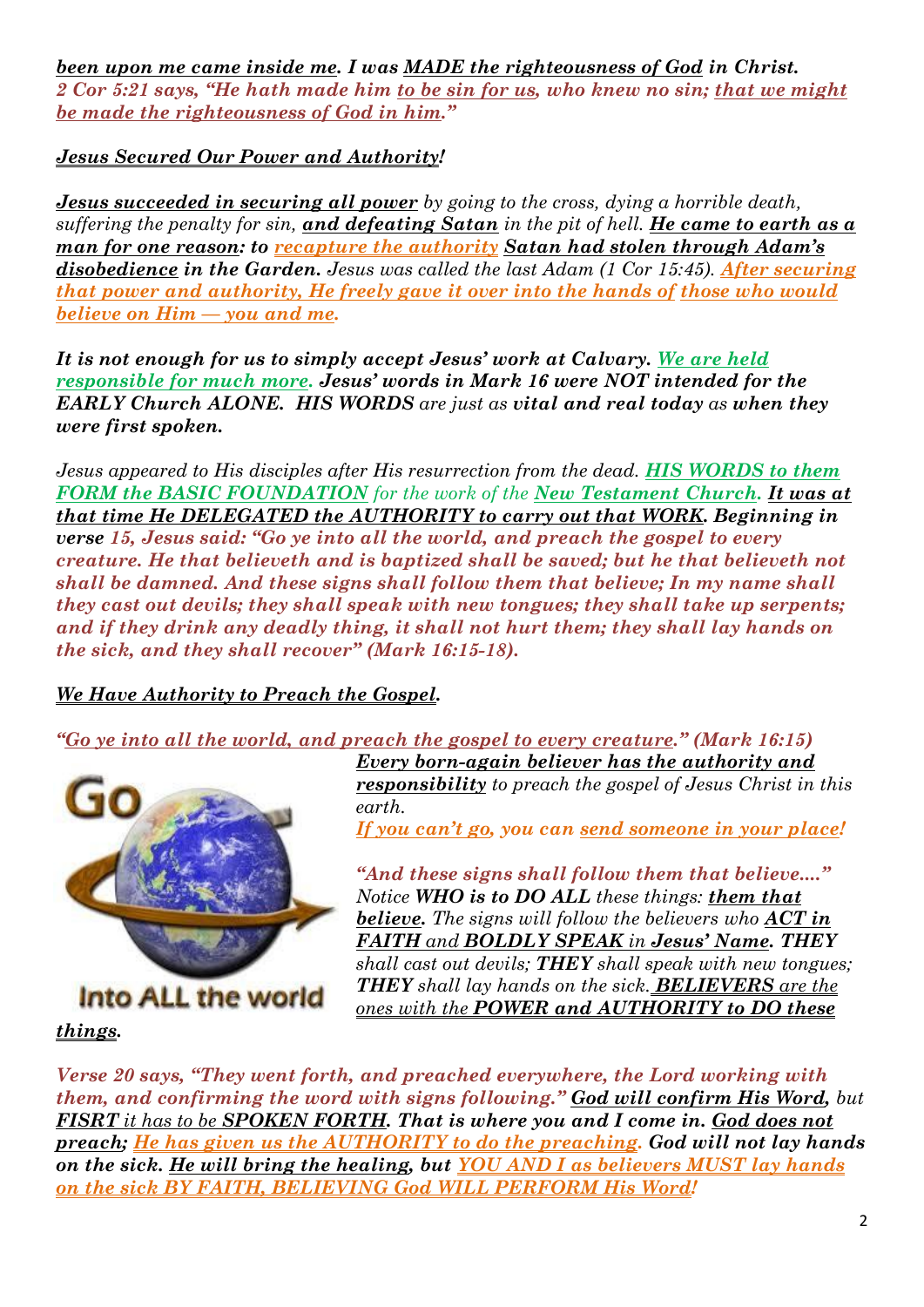## *We Have Authority to Stand Against Satan!*

*One of the most VITAL areas of the believer's AUTHORITY is his POWER to SUCCESSFULLY stand against Satan. Ephesians 4:27 says, "Neither give place to the devil." In Ephesians 6, the Apostle Paul describes the armour that we as believers are to wear in combat against Satan. He explains each piece of that armor. It is the armour of God.*

*But NOT ONCE does he say that God will put the armour ON YOU or that God will fight the devil FOR YOU. "YOU" is the understood "subject" of these verses. He says,*

*"[You] be strong in the Lord…. [You] put on the whole armour of God, that [you] may be able to stand against the wiles of the devil. [You] take the whole armour of God, that [you] may be able to withstand in the evil day, and having done all, [you] stand." God has given YOU the POWER and the AUTHORITY to STAND AGAINST Satan and his destructive works. He has provided the armour, but it is your responsibility as a believer to PUT ON that armour and STAND AGAINST the devil. James 4:7 says, "[You] resist the devil, and he will flee from you." The armour and the weapons are at YOUR disposal. God is there with YOU to back His Word;*



*but all that is WORTHLESS -- UNLESS you take your position of authority and assume the responsibility to use what He has provided.*

*You have the power and the authority to take the Word of God, the Name of Jesus and the power of the Holy Spirit and run Satan out of your affairs. Don't pray and ask God to fight Satan for you. YOU are the one in AUTHORITY. Take your RESPONSIBILITY and speak DIRESTLY to Satan YOURSELF and STAND YOUR GROUND FIRMLY.* 

*He WILL FLEE! Hallelujah! That's shoutin' time about there! Amen!*

### *We Are Seated With Him in High Authority!*

*In Ephesians 1, Paul prayed a prayer for the body of believers in Ephesus. One part of that prayer was that they know "the exceeding greatness of his power to [those] who believe" (Ephesians 1:19).*

*That EXCEEDING GREAT POWER is the SAME POWER that God used to raise Jesus from the dead and set Him at His own right hand in the heavenlies. Ephesians 1:21 tells us* 



*that Jesus is seated "far above all principality, and power, and might, and dominion, and every name that is named."*

*The work God did in Jesus was supreme. He raised Jesus from the dead and set Him FAR ABOVE ALL other authority not only in this world, but also in the heavenly world. Then verses 22-23 say that God has put ALL things under His feet and made Him head over the Church which is*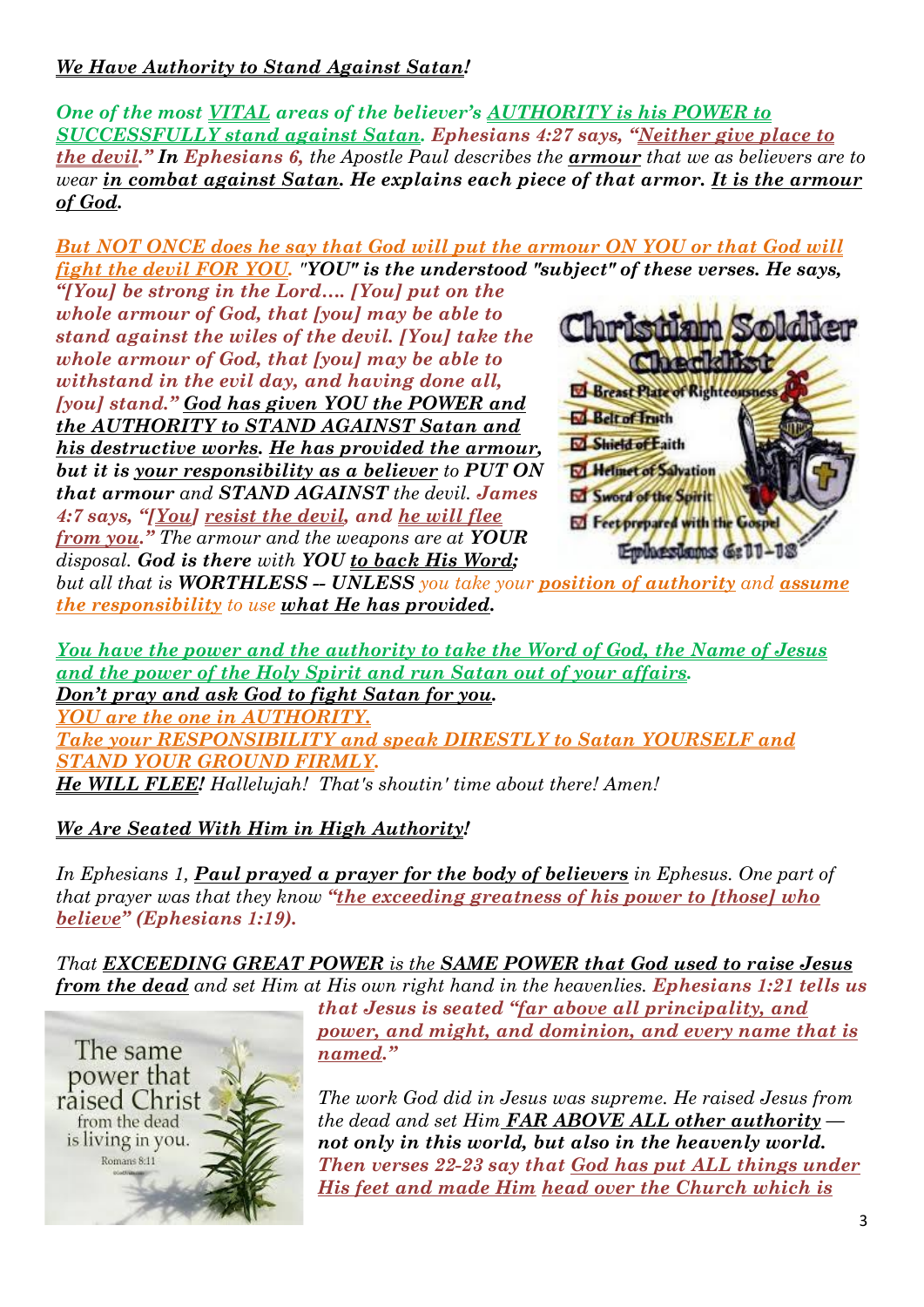*His body. Where are the feet? They are in the body. As believers, we are part of His* 

*body and we are seated with Him in that highly exalted place of AUTHORITY. Praise God! Look at Ephesians 2: "And you hath he quickened, who were dead in trespasses and sins. Even when we were dead in sins, [God] hath quickened us together with Christ, and hath raised us up together, and made us sit together in heavenly places in Christ Jesus" (verses 1, 5-6).*

*We are seated together with Him. Where? FAR ABOVE ALL principality and power and might and dominion! As a believer, you have accepted the substitutionary sacrifice of Jesus at Calvary.*



*Therefore, "YOU" are part of His body and are seated with Him in that heavenly place, equipped with the SAME power, the SAME authority that He has.*

*The GREAT POWER that God worked in Christ when He raised Him from the dead is the SAME CREATIVE POWER of God that worked IN YOU to make YOU alive when YOU were dead in YOUR trespasses and sins. The moment you made Jesus Christ the Lord of your life, that SAME POWER was exercised on your dead, unregenerate spirit, causing it to be REBORN in the LIKENESS of God Himself. "Any man who is in Christ Jesus is a new creation: old things have passed away, all things are new, and all things are of God"(2 Corinthians 5:17-18).*

#### *We Have the Power of God's Word to Exercise Our Authority!*

*"And the same day, when the even was come, he saith unto them, Let us pass over unto the other side. And when they had sent away the multitude, they took him even as he was in the ship. And there were also with him other little ships. And there arose a great storm of wind, and the waves beat into the ship, so that it was now full. And he was in the hinder part of the ship, asleep on a pillow: and they awake him, and say unto him, Master, carest thou not that we perish? And he arose, and rebuked the wind, and said unto the sea, Peace, be still. And the wind ceased, and there was a great calm. And he said unto them, Why are ye so fearful? How is it that ye have no faith? "(Mark 4:35-40).*



*Jesus spoke the words, "Let us pass over unto the other side..."*

*And there was enough power and authority in those words to accomplish the job.* 

*One thing I want you to notice is that Jesus DID NOT take command of the ship to see that His words were* 

*carried out. He walked to the back of the boat and went to sleep. Jesus delegated the authority to His disciples and they accepted it. But when the storm came, they were filled with fear that the boat would sink. JESUS had to CARRY OUT the RESPONSIBILITY of AUTHORITY, which He had DELEGATED to THEM, by rebuking the wind and the sea.*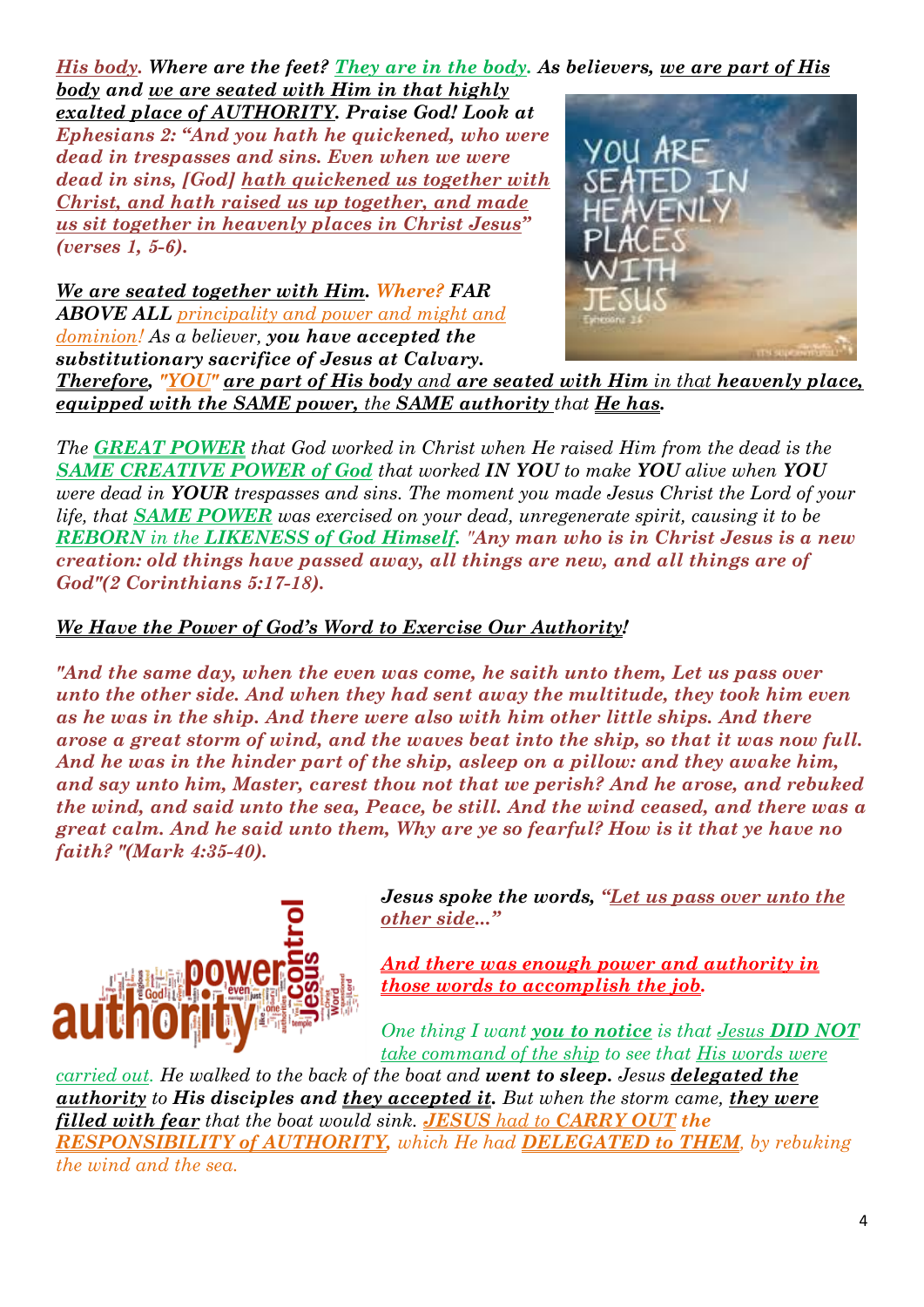

*Do you see the parallel here? You are the captain of your ship. YOU HAVE CONTROL over YOUR OWN life — your spirit, your soul and your body.* 

*Jesus has DELEGATED POWER, and AUTHORITY, over Satan to YOU as a believer. You are to give him NO PLACE in YOUR life!* 

*You are born of the Spirit of God. You are filled with the Spirit of God. You have been given the Word of God. Those three elements are enough for you to carry out your SPIRITUAL AUTHORITY here in the earth. You* 

*don't need any more power. You have all the power necessary. You simply have to exercise your authority.* 

*Jesus has already DONE everything necessary to SECURE the authority and power over sin, sickness, demons and fear.*

*YOU have to employ the FAITH ACTION to RECEIVE that AUTHORITY and join forces with Him in this earth. YOU are the ONE to be strong in the Lord and in the power of His might.*

### *We Have Authority to Act as New Creations!*

*Hebrews 2:14 says, "Forasmuch then as the children are partakers of flesh and blood, he also himself likewise took part of the same." Jesus partook of flesh and blood, so that you could partake of spirit and life. For YOU to partake of that spirit and life, YOU must take the responsibility of standing in the place of authority as the new creation in Christ Jesus that YOU are. You are born again, not of corruptible seed, but of incorruptible, by the Word of God (1 Peter 1:23). It was the Word of Almighty God that was injected into your spirit man to bring about the new birth in your life. When the Church was first beginning, Acts 12:24 described it as "the Word growing and multiplying." The Word is in you, but YOU are the one who must be willing to allow it to work in you.*

*Ephesians 4:21-24 says, "If so be that ye have heard him, and have been taught by* 

*him, as the truth is in Jesus: That ye put off concerning the former conversation the old man, which is corrupt according to the deceitful lusts; and be renewed in the spirit of your mind; and that ye put on the new man, which after God is created in righteousness and true holiness."*

*YOU are the one in authority. It is YOUR responsibility to put off the old man — the unregenerate man that you were before you accepted Jesus. The Holy Spirit does the actual work in you, but YOU must make the decision* 



*to allow Him to do it. God has never forced His will on any person.*